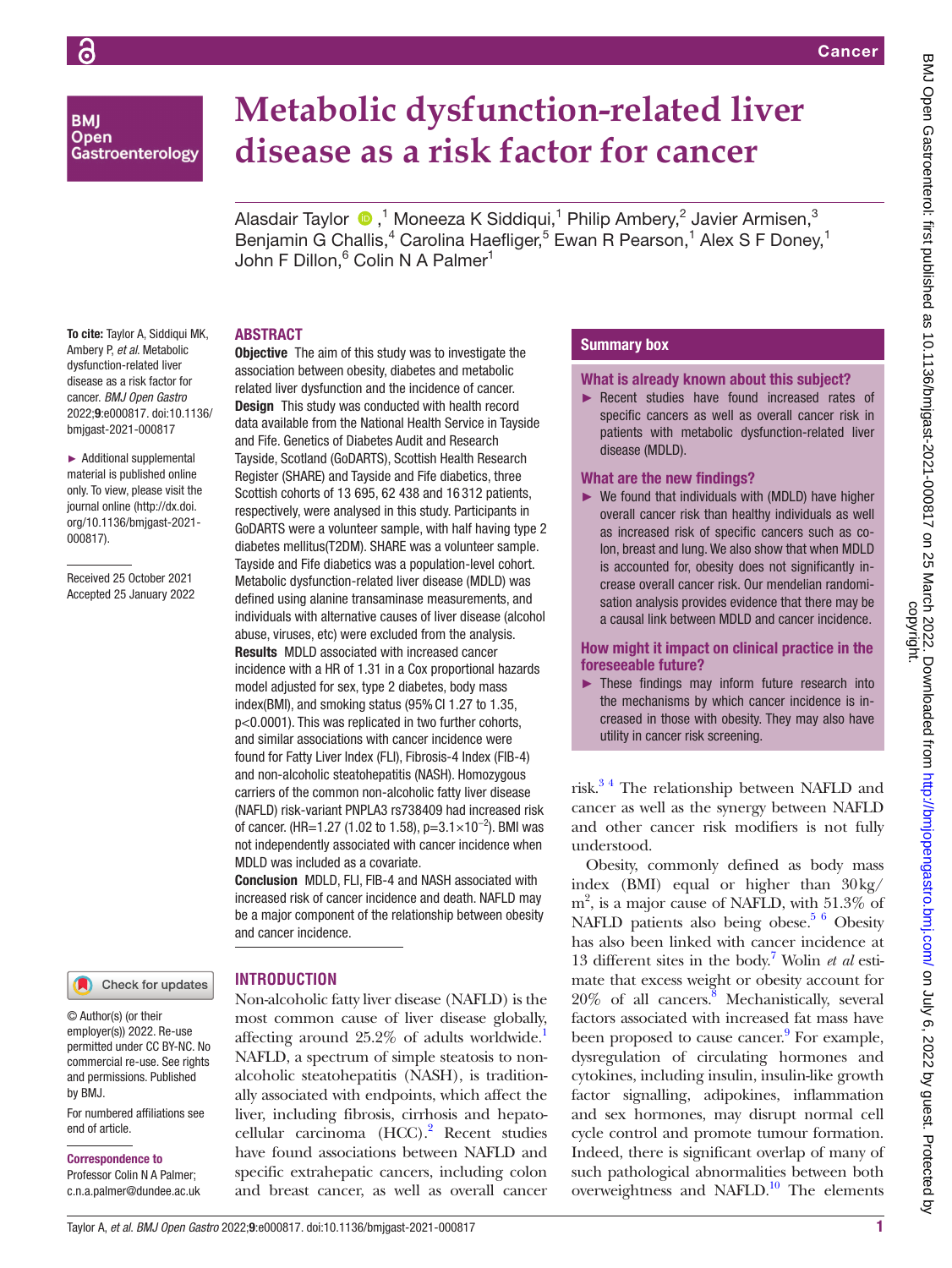of shared pathophysiology of NAFLD and overweightness could potentially mean that the observed increases in cancer risk share a common aetiology. Allen *et al* found only small increases in cancer incidence in obese patients without NAFLD.<sup>4</sup> Recently, a study by Pfister *et al* in patients with HCC showed an association with NASH and limited antitumour surveillance.<sup>11</sup> This highlights the value in epidemiological studies assessing the relationship between NAFLD and the risk of cancer.

This study uses an alanine transaminase (ALT)-defined metabolic dysfunction-related liver disease (MDLD) phenotype  $.12-14$  ALT is positively correlated with hepatic steatosis, and when other causes of liver disease are excluded, this can be an effective method of NAFLD diagnosis.<sup>15</sup> Recently, Eslam *et al* described a phenotype of metabolic dysfunction associated fatty liver disease (MAFLD) based on biochemical, imaging or biopsy along with type 2 diabetes mellitus (T2DM), obesity or other metabolic risk factors.<sup>16 17</sup> The diagnosis of NAFLD in clinical settings often differs from the definitions applied in large-scale epidemiological studies. Clinically patients with suspected NAFLD are not always subjected to invasive investigations such as biopsies or ultrasound imaging; therefore, this necessitates the use of more commonly measured biomarkers and use of exclusion criteria to eliminate other causes of raised ALT. Therefore, in this study, we develop and validate a definition of MDLD in large-scale data resources and in order to test its associations with cancer incidence.<sup>18</sup>

The aim of this study was to analyse the effects of MDLD on cancer incidence and cancer death. In addition, the study aimed to investigate the interaction between BMI and MDLD. Finally, using Mendelian randomisation methods, we investigated whether the relationship between MDLD and cancer was causal or not.

of Diabetes Audit and Research Tayside, Scotland

## **METHODS**

#### **Data** GoDARTS

This study aimed to analyse the incidence of all cancer longitudinally. The first cohort used was Genetics BMJ Open Gastroenterol: first published as 10.1136/bmigast-2021-000817 on 25 March 2022. Downloaded from http://bmjopengastro.bmj.com/ on July 6, 2022 by guest. Protected by<br>copyright. BMJ Open Gastroenterol: first published as 10.1136/bmjgast-2021-000817 on 25 March 2022. Downloaded from <http://bmjopengastro.bmj.com/> on July 6, 2022 by guest. Protected by

(GoDARTS), a case–control type 2 diabetes study based in Tayside, Scotland. Key descriptive statistics and demographic attributes of this cohort are shown in [table](#page-1-0) 1. This cohort was used for discovery and comprised of electronic health records (EHRs) from 13695 eligible individuals.<sup>19</sup> The mean age at sign up was  $63.41$  years and participants had a mean follow-up of 8.95 years. Of 48.6% of patients were men. On patients' date of sign-up, they were phenotyped by biochemical and haematological investigations, anthropometric measurements and lifestyle questionnaires. This date was used as the beginning of the follow-up period. A total of 2794 patients had cancer incidents during the follow-up period.

## **SHARE**

Two further, independent cohorts were analysed for replication. The second data source was Scottish Health Research Register (SHARE). This is a cohort in which individuals volunteer to allow their medical records to be used for scientific research and is open to anyone in Scotland over the age of 16. The characteristics of this cohort are shown in [table](#page-2-0) 2. This comprised 62438 patients with EHRs available once patients with exclusions for alternate causes of raised ALT livers were removed.<sup>20</sup> This cohort was used for replication of findings in GoDARTS. The mean age in SHARE was 57.0 years, and 61.6% were women.

## Tayside and Fife T2DM Cohort

Replication of results was also undertaken in Tayside and Fife (T&F) T2DM Cohort. This cohort comprises all patients in the T&F National Health Service (NHS) region who had a diagnosis of T2DM at some point in their lives. Many of the patients received a diagnosis of T2DM during the follow-up period; therefore, the T2DM rate is not 100% at baseline. The characteristics of this cohort are shown in [table](#page-2-1) 3. Like the two previous cohorts, medical records from the NHS are available for these patients. The cohort 16312 patients eligible after exclusions for other hepatic insults were made. The mean age of these patients was 65.0 years, and 48.1%

<span id="page-1-0"></span>

| Mean characteristics of GoDARTS patients stratified by NAFLD status at time of enrolment to GoDARTS<br>Table 1 |                                            |                                             |                        |  |
|----------------------------------------------------------------------------------------------------------------|--------------------------------------------|---------------------------------------------|------------------------|--|
| <b>Characteristic</b>                                                                                          | <b>Non-NAFLD</b>                           | <b>Number NAFLD</b>                         | P                      |  |
| <b>Number</b>                                                                                                  | 6726                                       | 6969                                        |                        |  |
| % diabetic                                                                                                     | 24.65%(n=1658)                             | 66.34%(n=4623)                              | < 0.0001               |  |
| <b>BMI</b>                                                                                                     | 27.22 kg/m <sup>2</sup> (SD=4.76)          | 30.90 kg/m <sup>2</sup> (SD=6.07)           | < 0.0001               |  |
| Weight (males/females)                                                                                         | 84.44 kg (SD=14.18)<br>/70.20kg (SD=14.38) | 92.89 kg (SD=17.04)<br>/79.64 kg (SD=18.30) | $<$ 0.0001/ $<$ 0.0001 |  |
| Female                                                                                                         | 41.48% (n=2790)                            | 55.46% (n=3865)                             | < 0.0001               |  |
| Smoker                                                                                                         | 55.14% (n=3709)                            | 57.67% (n=4019)                             | $2.3 \times 10^{-3}$   |  |
| Age at signup                                                                                                  | 61.88 years (SD=13.72)                     | 64.9 years(SD=11.54)                        | < 0.0001               |  |
| Follow-up length                                                                                               | 9.24 years (SD=2.50)                       | 8.58 years (SD=2.88)                        | < 0.0001               |  |

GoDARTS, Genetics of Diabetes Audit and Research Tayside, Scotland; NAFLD, non-alcoholic fatty liver disease.

2 Taylor A, *et al*. *BMJ Open Gastro* 2022;9:e000817. doi:10.1136/bmjgast-2021-000817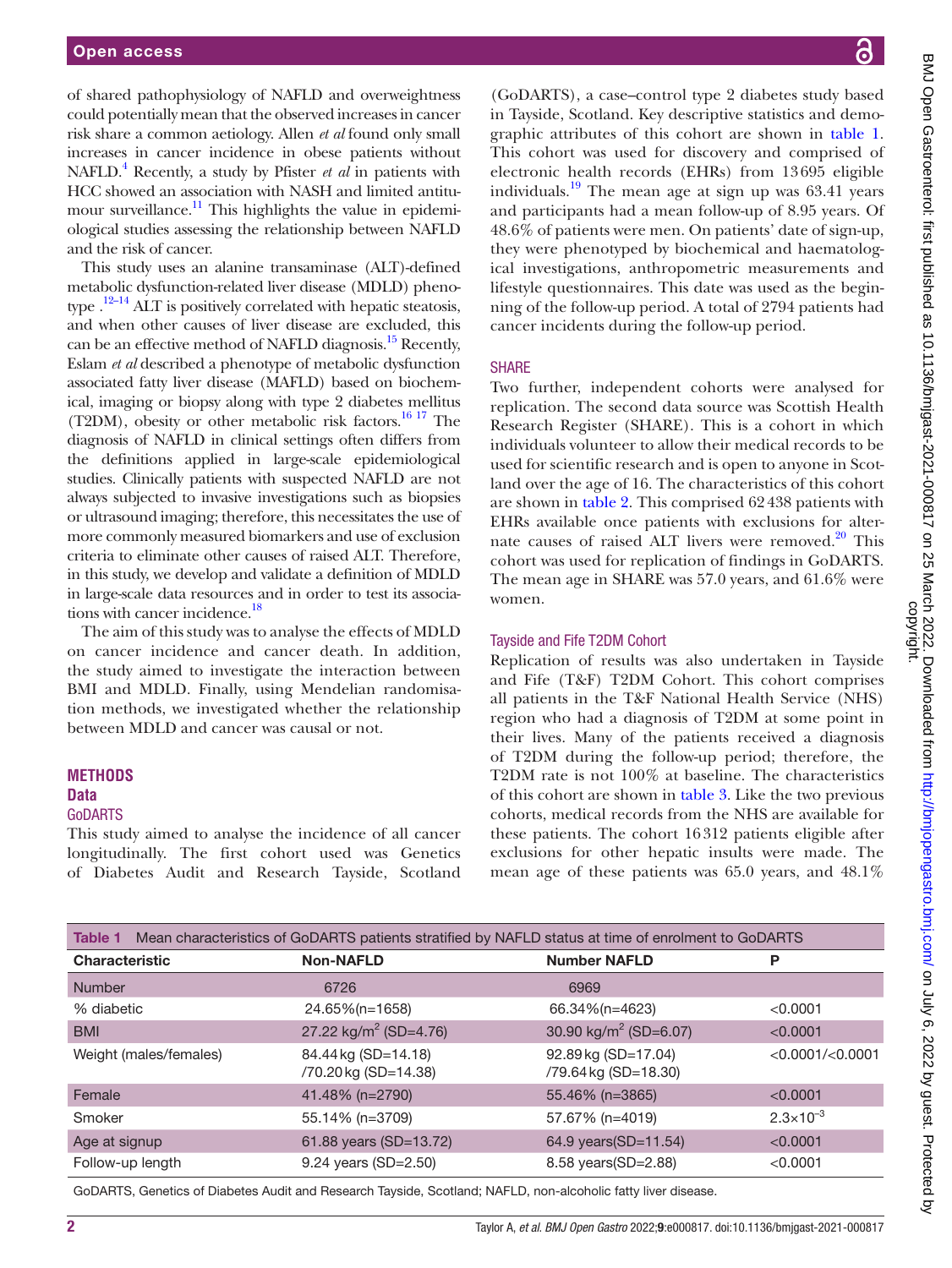<span id="page-2-0"></span>

| Table 2 Mean characteristics of SHARE patients stratified by NAFLD status at age 60 (beginning of follow-up period) |                  |                       |                      |          |
|---------------------------------------------------------------------------------------------------------------------|------------------|-----------------------|----------------------|----------|
| <b>Characteristic</b>                                                                                               |                  | <b>Non-NAFLD</b>      | <b>NAFLD</b>         | P        |
| <b>Number</b>                                                                                                       |                  | 19035                 | 7856                 |          |
| % Diabetic                                                                                                          |                  | 1.65% (n=314)         | $8.17\%$ (n=6418)    | < 0.0001 |
| Female                                                                                                              |                  | 52.45% (n=9984)       | 65.10% (n=5114)      | < 0.0001 |
|                                                                                                                     | Follow-up Length | 13.92 years (SD=7.45) | 6.91 years (SD=4.31) | < 0.0001 |

NAFLD, non-alcoholic fatty liver disease; SHARE, Scottish Health Research Register.

were women. Results for analysis in T&F are reported in the [supplemental appendix.](https://dx.doi.org/10.1136/bmjgast-2021-000817)

The results from T&F were not meta-analysed with GoDARTS and SHARE, as this is a primarily diabetic cohort, therefore does not capture those who do not go on to get diabetes. The ascertainment bias in this cohort that only contains individuals who did eventually get diabetes is likely to have resulted in the lower point estimate for MDLD in cancer risk that we have observed. To ensure that there was no overlap in participants between cohorts, patients in SHARE who were also in GoDARTS were excluded from SHARE, and participants in GoDARTS or SHARE were excluded from analysis in T&F, meaning each cohort was completely independent.

To allow comparison with the GoDARTS cohort, a baseline point had to be chosen from which to begin the follow-up period in which to analyse cancer incidence in SHARE and T&F. The age of 60 was chosen as it is close to the mean baseline age of GoDARTS, and importantly close to the mean age of MDLD diagnosis in GoDARTS  $(60.8 \text{ years})$  and in the literature.<sup>21</sup> This allowed a more robust replication of findings in GoDARTS in the two replication cohorts, ensuring that age was not a source of heterogeneity in analysis. These criteria left 26891 patients in SHARE and 11141 patients in T&F suitable for analysis with a median follow-up time of 11.0 years and 8.0 years, respectively. The EMRs available for patients in all cohorts are from the NHS T&F authorities. Consort diagrams can be found for each cohort in the [supplemental appendix](https://dx.doi.org/10.1136/bmjgast-2021-000817).

#### **Outcomes**

All outcomes were defined using NHS medical record data, made available for participants in each of the three cohorts. As such, all data were recorded in the same

format; all diseases were recorded in International Classification of Disease-10 (ICD10) codes and biochemical measures in the same, relevant units<sup>[22](#page-9-4)</sup> (eg, Units per litre for ALT measurements)

#### **MDLD phenotype**

MDLD cases and controls were defined using the liver function test ALT, a commonly used marker of liver damage and a useful surrogate for NAFLD.<sup>12 14 23-26</sup> This was chosen as it is commonly measured and Schindhelm *et al* found in a population cohort that raised ALTs are a good surrogate for NAFLD.<sup>23</sup> Elevated ALT levels were considered to be over 30U/L for men, and over 19 U/L for women (normal ALT reference ranges: men—5–30 U/L; women—5–19 U/L.). These upper limits are those suggested by Prati *et al* as the maximum normal values of ALT in healthy adult men and women.<sup>[27](#page-9-6)</sup> Raised ALT levels correlate with NAFLD and are an appropriate surrogate marker for the disease, provided other causes of liver disease are ruled out.<sup>[23 28](#page-9-5)</sup> There is substantial evidence that raised ALT levels in the absence of any apparent liver insult are extremely likely to be caused by NAFLD.<sup>29</sup> All samples from GoDARTS, SHARE and T&F were analysed in the same laboratory.

MDLD cases were defined as any patient who had experienced at least two raised ALT measurements, at least 3 months apart. This time scale was chosen as 3 months is a commonly used definition of chronic and most cases of acute hepatitis, such as drug induced, will have resolved.<sup>[30](#page-9-8)</sup> This also increases the specificity of the definition. Due to the lack of confirmatory biopsy and ultrasound data in all patients, we have refrained from referring to this phenotype as 'NAFLD' and instead have used MDLD.

<span id="page-2-1"></span>

|            | Table 3 Mean characteristics of Tayside and Fife diabetics patients stratified by NAFLD status at age 60 (beginning of follow- |  |  |  |
|------------|--------------------------------------------------------------------------------------------------------------------------------|--|--|--|
| up period) |                                                                                                                                |  |  |  |

| <b>Characteristic</b> | <b>Non-NAFLD</b>                  | <b>NAFLD</b>                      | P        |
|-----------------------|-----------------------------------|-----------------------------------|----------|
| <b>Number</b>         | 5102                              | 6039                              |          |
| % diabetic            | 40.53% (n=2068)                   | 60.37% (n=3646)                   | < 0.0001 |
| <b>BMI</b>            | 30.55 kg/m <sup>2</sup> (SD=6.12) | 33.15 kg/m <sup>2</sup> (SD=6.78) | < 0.0001 |
| Female                | 45.84% (n=2339)                   | 53.27% (n=3217)                   | < 0.0001 |
| Smoker                | 58.57% (n=2988)                   | 65.01% (n=3926)                   | < 0.0001 |
| Follow-up length      | 11.08 years (SD=6.07)             | 6.21 years $(SD=4.03)$            | < 0.0001 |
|                       |                                   |                                   |          |

BMI, body mass index; NAFLD, non-alcoholic fatty liver disease.

Taylor A, *et al*. *BMJ Open Gastro* 2022;9:e000817. doi:10.1136/bmjgast-2021-000817 3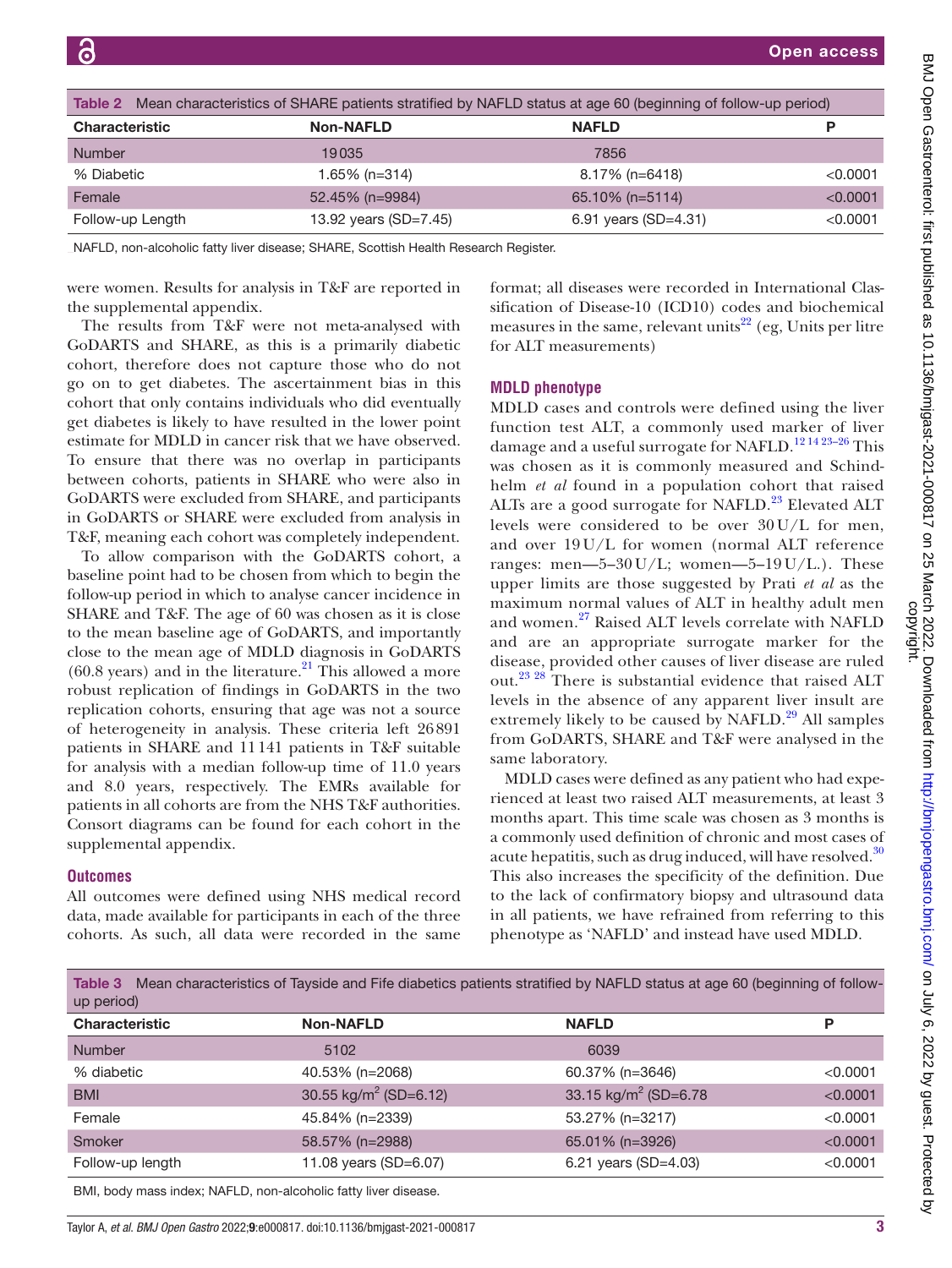#### **Exclusions**

Patients were excluded from analysis if they had features of other chronic liver disease recorded in their medical records. These included: any positive serological tests for antismooth muscle antibody, antinuclear antibodies or antimitochondrial antibodies, any positive serology for hepatitis B surface antigen or hepatitis C antibody or mention of cause of liver disease in medical records. In GoDARTS, 1157 patients had both immunological and virological screens at some point, which were negative; therefore, they were included in analysis. Patients with alcohol dependence or any documentation of alcoholic liver disease in their EHRs were excluded using ICD codes: 'K70' and 'F10'. In addition, patients who selfreported drinking more than 20g (2.5 units) a day for women and more than 30g (3.75 units) a day for men were excluded. Allen *et al* concluded that alcohol was not likely to explain the increase in cancer incidence seen with NAFLD in their study.<sup>4</sup>

#### Validation of phenotype

To validate this phenotype, sensitivity and specificity analyses were conducted in GoDARTS comparing this to cases of NAFLD confirmed in EHRs with the 'K76.0' ICD10 code. The sensitivity of this definition was 97.4%, and the specificity was 32.0%. These analyses were also conducted in SHARE using the same method, with a sensitivity of 75.3% and specificity of 54.2%, and in T&F with sensitivity of 94.6% and specificity of 38.3%. The SHARE cohort has lower sensitivity compared with the other two cohorts, likely due to the lower average age of the cohort and the lower prevalence of diabetes, resulting in lower healthcare interaction, morbidity and mortality. Also, due to the relatively low numbers of confirmed NAFLD in EHRs, small differences in numbers can have large effects on sensitivity and specificity percentages.

The specificity of the MDLD phenotype when compared with EHR-defined NAFLD is low due to the insensitivity of the latter. It is well documented that NAFLD is underdiagnosed and under recorded in clinical settings, leading to the majority of cases not being recorded.<sup>13</sup> This means that our MDLD definition based on ALT levels picks up many cases, which are not recorded in EHRs.

Another method of detecting NAFLD non-invasively is the Fatty Liver Index (FLI).<sup>31</sup> This uses BMI, waist circumference, triglycerides and gamma glutamyl transferase to define NAFLD and has been validated in a number of cohorts as an accurate surrogate of NAFLD. Of 4164 patients in GoDARTS had the required data available for this measure. In GoDARTS, FLI correlated significantly with MDLD as diagnosed by ALT levels (Pearson correlation coefficient=0.33 (0.31–0.36), p<0.0001)

The Fibrosis-4 (FIB-4) scoring system was also used in the GoDARTS study.<sup>32</sup> A FIB-4 score of greater than 3.25 has been shown to predict advanced hepatic fibrosis; therefore, this score was used as the cut-off. This was calculated using the highest recorded AST and ALT measurements and platelet count before the beginning

of the GoDARTS for each individual to calculate the highest FIB-4 score they had experienced.

To further validate this, phenotype-positive control tests were run against chronic kidney disease (CKD) in GoDARTS, as it has been shown to associate with NAFLD.<sup>33</sup> During the follow-up, 1131 patients had incidence of CKD. MDLD was found to associate with incidence of CKD in a Cox proportional hazards (CPH) model adjusted for sex, T2DM, age and BMI (HR=1.32  $(1.25 \text{ to } 1.39), \text{p} < 0.0001).$ 

A positive control test with the well-known NAFLD risk variant *PNPLA3* rs738409 was conducted.<sup>34</sup> In GoDARTS, 8399 eligible participants had been genotyped for this variant. In a logistic regression (LR) with an additive model, adjusted for age and sex, *PNPLA3* rs738409 was associated with increased MDLD at the beginning of the study (OR=1.23 (1.12–1.36), p<0.0001).

#### **Clinically adjudicated NAFLD and NASH**

As well as our ALT-based MDLD definition, some patients had NAFLD confirmed in hospital admissions data with the ICD10 code 'K76.0'. This is referred to as 'NAFLD hospitalisation' in subsequent sections. In GoDARTS, 0.36% of participants had this code reported in their medical records at any point.

Non-alcoholic steatohepatitis (NASH) was phenotyped by searching admissions, deaths and biopsy files for cases of NASH, defined using the ICD10 codes for NASH, fibrosis and cirrhosis. This may have been a main cause of hospitalisation or concomitant morbidity.

#### **Mendelian randomisation**

Mendelian randomisation methods were used to assess whether the relationship between MDLD and cancer incidence was causative.<sup>35</sup> The missense variant *PNPLA3* rs734809, which is strongly associated with the development and progression of fatty liver disease, was chosen as it has been shown in a large number of studies to associate with MDLD and has been used in previous Mendelian randomisation studies on MDLD. The ratio method was used to conduct this analysis.<sup>34</sup> In GoDARTS, 7715 patients had been genotyped for this variant, and 343 of these were homozygous carriers (minor allele frequency (MAF)=20.6%). In SHARE, 1755 patients had been genotyped for this variant, with 50 being homozygous carriers (MAF=23.0%)

#### **Overweight and obesity definitions**

In this study, overweight is defined as a BMI greater than  $25 \text{ kg/m}^2$  and less than  $30 \text{ kg/m}^2$ . Obesity is defined as a BMI equal or over  $30 \text{ kg/m}^2$ .  $36$ 

## **Cancer phenotype**

Cancer incident data were obtained from the Scottish cancer register, part of the Scottish Morbidity Record.<sup>37</sup> This contains all diagnoses of cancer made in Scotland in NHS care, in ICD10 code format. These data were available for patients in GoDARTS, SHARE and T&F. Cases were cross-checked with recorded cases in hospital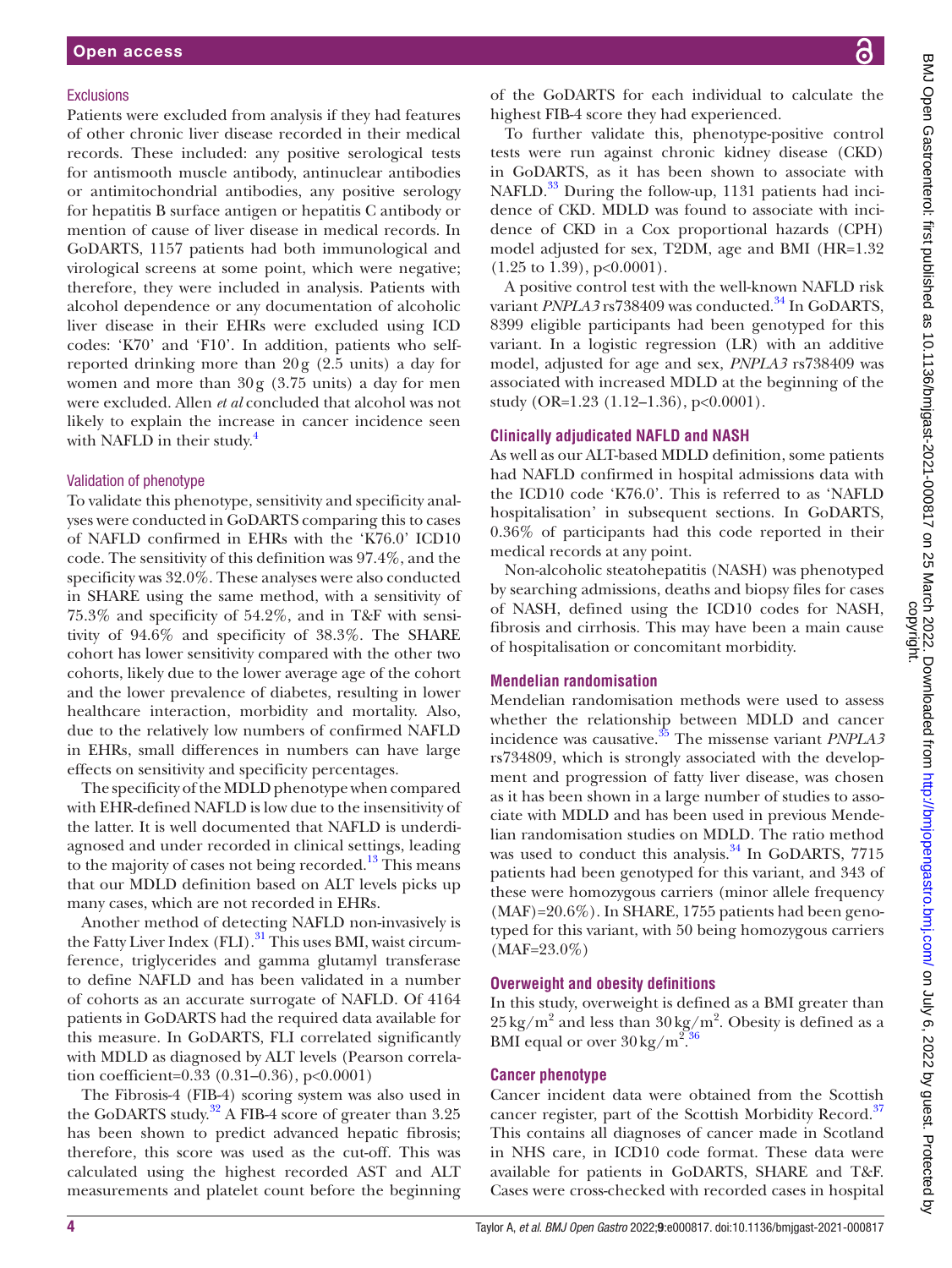admissions and death record files. The cancer records were identified by the relevant ICD10 codes for malignant neoplasms or neoplasms of unknown behaviour. These were any code including 'C', 'D0', 'D37', 'D38', 'D39' or 'D4'. Obesity-related cancer incidents were phenotyped similarly, but specifically for the 13 reported obesity-related cancer sites.[7](#page-8-4)

Cancer deaths were phenotyped based on death certificate files in EHRs. These list a main cause of death and contributing causes of death for each patient who has died. These were also cross-checked with the Scottish cancer register file.

## **Statistical methods**

All data analyses were carried out in the statistical package R. The effects of MDLD and other independent variables on cancer incidence were analysed using a CPH model. Patients were censored at the point at which they had a cancer incident recorded, death, or September 2016 when the follow-up period ended. Patients with missing data were excluded from analysis.

To assess whether MDLD-affected cancer death risk in the presence of non-cancer death as a competing risk regressions (CRR) using Fine and Gray's method were run. LR models were used to evaluate the effect of MDLD on death cause.

The main baseline causal model is assessing the effect of MDLD on cancer incidence.

In the GoDARTS cohort, models were adjusted for sex, age, BMI, T2DM and smoking status. In GoDARTs, models with BMI replaced by weight or waist measurement were also run, as these are slightly different measures of obesity and may have provided further insight into the associations. Hypertension, activity level, alcohol consumption and deprivation level were not included in the models as they did not have a significant effect on cancer incidence in the adjusted model. In the SHARE cohort, models were adjusted for sex and T2DM. Smoking and BMI data were not widely available for individuals in the SHARE cohort; therefore this was not controlled for in most analyses.

## **Patient and public involvement statement**

There was no patient involvement in the design of this study.

## **RESULTS**

## **MDLD and cancer incidence**

In the GoDARTS cohort, MDLD was associated with increased cancer incidence. During the follow-up period, 18.5% of controls compared with 22.2% of patients with MDLD developed cancer. In controls, 1244 patients had cancer incidents and 1550 patients had incidents in MDLD cases. Patients who had MDLD at enrolment to GoDARTS had increased cancer incidence independent of sex, age, BMI, smoking status and diabetes status [\(figure](#page-4-0) 1, HR=1.31 (1.27 to 1.35), p<0.0001). Using the same covariates, the FLI was associated with increased



<span id="page-4-0"></span>Figure 1 Hazard Ratios for Cancer Incidence in GoDARTS and SHARE - GoDARTS, Genetics of Diabetes Audit and Research Tayside, Scotland; SHARE, Scottish Health Research Register.

cancer incidence (HR=1.004 (1.00 to 1.008), p= $5.0\times10^{-2}$ ) and FIB-4 score over 3.25 was associated with increased cancer risk (HR=1.31, 95% CI 1.29 to 1.53, p=3.2×10<sup>-3</sup>).

We tested whether BMI was associated with cancer incidence. When MDLD was not taken into account, BMI was associated with increased cancer incidence (HR=1.09 (1.01 to 1.18), p=3.1×10<sup>-2</sup>). This association was completely abrogated when adjusted for the presence of MDLD. Similar results were found for other markers of adiposity, weight and waist measurements.

When analysis was limited to obesity-related cancers, BMI was associated with increased cancer incidence (HR=1.01 (1.00 to 1.03), p=3.3×10<sup>-2</sup>). Similarly to the analysis of all cancer incidences, BMI was not associated with cancer incidence when MDLD was added as a covariate.

Similar results were found in the SHARE cohort. Out of 26891 patients analysed, 5728 had cancer incidents in the follow-up period. MDLD was associated with increased cancer incidence [\(figure](#page-4-0) 1, HR=1.56 (1.45 to 1.67), p<0.0001). MDLD hospitalisation prior to baseline was associated with increased cancer risk, with a HR of 2.54 (95% CI 1.14 to 5.65, p=2.3×10<sup>-2</sup>). NASH was also associated with increased cancer incidence (HR=4.18  $(1.74 \text{ to } 10.0)$ , p= $1.4 \times 10^{-3}$ ). Among the patients in SHARE, 1912 had BMI data available. In these patients, when MDLD was accounted for, BMI was not significantly associated with overall cancer incidence, or with obesityrelated cancer incidence.

Similar results were found in the population-based diabetes cohort from T&F. Out of the 11141 patients analysed, 1819 had cancer incidents in the follow-up period after the age of 60. MDLD was associated with cancer incidence in the follow-up period (HR=1.16 (1.04 to 1.29),  $p=5.9\times10^{-3}$ . Full results are shown in [online](https://dx.doi.org/10.1136/bmjgast-2021-000817) [supplemental appendix.](https://dx.doi.org/10.1136/bmjgast-2021-000817)

As well as increasing all primary cancer incidence, MDLD was associated with increased incidence of specific cancers in GoDARTS and SHARE, shown in [figure](#page-5-0) 2. Due to lower numbers of cases, the CIs for these are wider than for all primary cancers combined. Breast and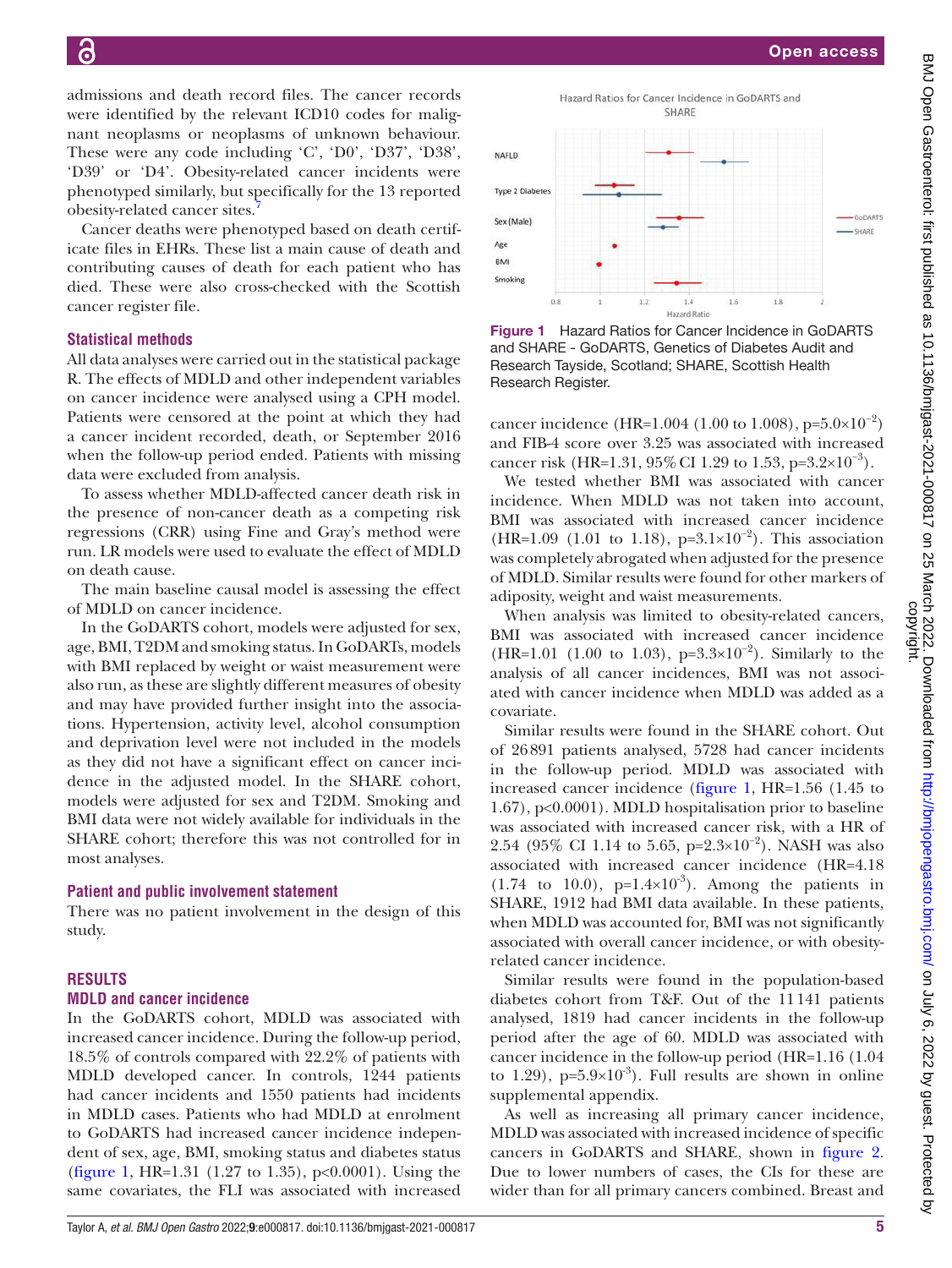# Hazard Ratios for NAFLD on Cancer Incidence in **GoDARTS and SHARE**



<span id="page-5-0"></span>Figure 2 Hazard Ratios for Cancer Incidence at Specific Sites in Meta-Analyis of GoDARTS and SHAREGoDARTS, Genetics of Diabetes Audit and Research Tayside, NAFLD, non-alcoholic fatty liver disease; Scotland; SHARE, Scottish Health Research Register.

uterine cancer analyses were limited to women, with prostate cancer analyses limited to men. T&F was not metaanalysed in this analysis due to the primarily diabetic composition of the cohort, which did not capture those over 60 who did not go on to get T2DM. The ascertainment bias in this cohort that only contains individuals who did eventually get diabetes is likely to have resulted in the lower point estimate for MDLD in cancer risk that we have observed.

## **MDLD and cancer death**

The relationship between MDLD and cancer death was analysed in GoDARTS. In a CPH model adjusted for age, sex, diabetes, BMI and smoking, MDLD was associated with increased risk of cancer death (HR=1.40 (1.21 to  $1.61$ ),  $p<0.0001$ ). FLI was associated with increased cancer death risk in the same CPH model (HR=1.009  $(1.002 \text{ to } 1.015), p=9.8\times10^{-3}).$ 

MDLD was associated with increased risk of noncancer death in the same model (HR=1.23 (1.12 to 1.35), p<0.0001). To estimate the effects of MDLD specifically on cancer death more accurately, competing risks analyses were run.

A CRR using Fine and Grays's method was run to analyse the association between MDLD and cancer death with non-cancer-related death as a competing risk. In a model with sex, T2DM, smoking, obesity and age, MDLD increased risk of cancer with a subdistribution HR (SHR) of 1.28 (95% CI 1.11 to 1.47, p<0.0001).

In SHARE, a CRR adjusted for sex and T2DM with noncancer death as a competing risk was run. Patients with MDLD had a significantly higher risk of cancer death  $(SHR=3.12 (2.38 to 4.10), p<0.0001).$ 

In those patients who died during the follow-up period of GoDARTS, MDLD was associated with increased chance of cancer being the main cause of death in a LR adjusted for age, sex, T2DM, smoking and BMI (OR=1.33  $(1.10 \text{ to } 1.62)$ , p= $3.6 \times 10^{-3}$ ). This was also found in SHARE in a LR adjusted for sex and T2DM (OR=1.54 (1.17 to  $(2.03)$ , p= $2.0\times10^{-3}$ ).

<span id="page-5-1"></span>Table 4 Proportion of all deaths due to cancer stratified by NAFLD and type 2 diabetes status in GoDARTS

| Group                            | <b>Cancer</b> as<br>main cause<br>of death<br>rate | Cancer as<br>contributing<br>cause of death<br>rate | Total<br>number<br>in group |
|----------------------------------|----------------------------------------------------|-----------------------------------------------------|-----------------------------|
| No NAFLD or<br>T <sub>2</sub> DM | 31.33%                                             | 35.34%                                              | 382                         |
| T <sub>2</sub> DM                | 24.28%                                             | 30.29%                                              | 449                         |
| <b>NAFLD</b>                     | 41.25%                                             | 45.26%                                              | 559                         |
| <b>Both NAFLD</b><br>and T2DM    | 27.80%                                             | 31.73%                                              | 1853                        |

[Table 4](#page-5-1) shows the proportion of all deaths that are attributable to cancer. For example, in patients with NAFLD and not diabetes, 41.25% of deaths had cancer the main cause, and 45.26% of all deaths in this group had cancer as a main or contributing cause. GoDARTS, Genetics of Diabetes Audit and Research Tayside; NAFLD, non-alcoholic fatty liver disease; T2DM, Type 2 Diabetes Mellitus.

Further analysis showed that this association between MDLD and cancer death is one of the major drivers of the shorter life expectancies of patients with MDLD. This is shown in the [online supplemental appendix](https://dx.doi.org/10.1136/bmjgast-2021-000817). The proportion of all deaths with cancer as the main or a contributing cause in GoDARTS is shown in [table](#page-5-1) 4.

Further to the analyses in GoDARTS and SHARE, similar results were found in the T&F diabetics' cohort. MDLD was associated with increased cancer death. (SHR=1.40 (1.20 to 1.63), p<0.0001) Full results are shown in the [online supplementary appendix.](https://dx.doi.org/10.1136/bmjgast-2021-000817)

## *PNPLA3* **and cancer incidence**

The effects of *PNPLA3* on cancer incidence during the follow-up period in GoDARTS and SHARE were evaluated. Homozygous carriers of *PNPLA3* rs738409 had increased risk of cancer incidence (HR=1.27 (1.02 to 1.58), p= $3.1\times10^{-2}$ ). These results were meta-analysed with results from SHARE, shown in [figure](#page-6-0) 3.

This association was also observed in GoDARTS when patients with liver cancer were excluded from analysis, as *PNPLA3* rs738409 has been shown to increase liver cancer risk<sup>[38](#page-9-16)</sup> (HR=1.26 (1.01 to 1.58), p=3.8×10<sup>-2</sup>). Similar results were found in an adjusted CRR with death as a competing risk (SHR=1.24 (1.00 to 1.54), p=4.9×10<sup>-2</sup>).

Mendelian randomisation analysis was conducted to estimate the effect of MDLD on cancer incidence. Using the ratio method in a meta analysis of GoDARTS and SHARE, MDLD was found to be significantly associated with cancer incidence, with a β estimate of 1.33 (95% CI 0.18 to 2.49, p=0.023).

## **DISCUSSION Summary of key results**

In this study, we found that a significant increase in cancer incidence exists in patients with MDLD, high FLI, high FIB-4 and NASH. We also report an association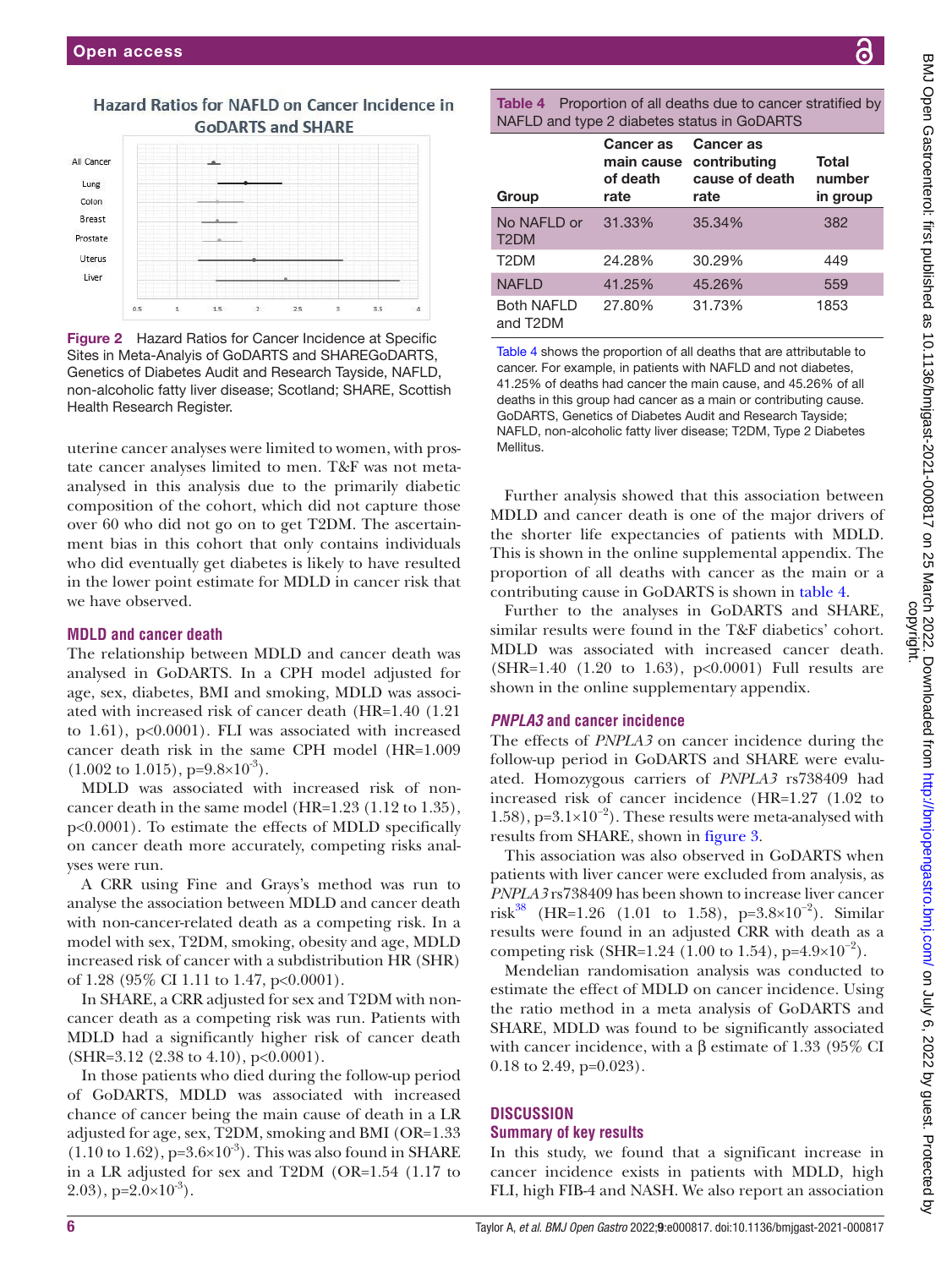

Heterogeneity p-value= 0.67



<span id="page-6-0"></span>Figure 3 Forest plot of Cancer Incidence and *PNPLA3* rs738409 in GoDARTS, SHARE, and meta-analysis of both cohorts. GoDARTS, Genetics of Diabetes Audit and Research Tayside, Scotland; SHARE, Scottish Health Research Register.

between the strongest genetic instrument for NAFLD risk (*PNPLA3* rs738409) and cancer incidence. Cancer incidence and death were higher in those who had MDLD in GoDARTS, SHARE and T&F using the raised ALT definition as a surrogate of NAFLD. This demonstrates the generalisability of this result. This is the first truly large-scale observational study to show these associations as well as the first to show the effect of BMI on cancer incidence is driven to null when MDLD is accounted for. In SHARE and T&F, NAFLD admissions were associated with increased cancer incidence. NASH also increased cancer incidence, with a larger effect size than MDLD. Other non-invasive biomarkers, including FLI and FIB-4 score prior to enrolment to the GoDARTS study, were also found to increase risk of cancer during the follow-up period. These results support findings from other published studies that link NAFLD to cancer of all types. $3<sup>4</sup>$  It also suggests that the more proinflammatory form of NAFLD, NASH, may have more of an effect and this may give clues to the biological mechanism(s).

## **Limitations**

## MDLD phenotype

The MDLD phenotype may be a limitation of this study. Case ascertainment for NAFLD is clinically performed using ultrasound or the gold-standard biopsy method. However, these tests are not routinely performed in order to diagnose NAFLD. Therefore, in a population cohort, data on liver biopsies and ultrasound scans are not commonly found. Instead, chronically raised ALTs in the absence of virological, immunoligcal and alcoholic liver insult are generally understood to indicate NAFLD.<sup>[14 39](#page-8-14)</sup> There is not only substantial evidence linking ALT levels

to NAFLD but also evidence that NAFLD can exist in patients with normal ALT levels; however, the true normal range used in this study negates this. $23$  Furthermore, a non-sensitive MDLD phenotype would drive the association towards null, and, therefore, we cannot exclude the fact that the true association may be stronger than that we have observed. While we acknowledge that ALT levels may have a limited sensitivity for defining mild NAFLD, we have shown that our ALT-based definition is highly sensitive for more advanced cases, such as those with the FLI measured and those hospitalised with steatosis. In GoDARTS, SHARE and T&F, we estimated sensitivity to be 97.4%, 75.3% and 94.6%, respectively, for such advanced cases. Indeed, our use of exposures such as MDLD, FIB-4, FLI and NASH are included under the umbrella of meta-bolic associated fatty liver disease (MAFLD).<sup>[16](#page-8-12)</sup>

Genetic evidence to further validate the main MDLD phenotype in this study is demonstrated by the observation that the major NAFLD susceptibility variant in *PNPLA3,* rs738409, was associated with our MDLD phenotype with an to a very similar magnitude to that previously reported. $^{40}$  The high sensitivity of the phenotype and similar effects of other NAFLD related phenotypes on cancer incidence, plus previous literature linking NAFLD to cancer support the validity of the ALT based MDLD phenotype.<sup>3</sup>

While we show that our MDLD phenotype is accurate, even if part of the aetiology of the raised ALT levels is alcohol or another cause, this is still an important and interesting result. The observation that when ALT levels are taken into account, BMI no longer associates with cancer incidence changes current understanding of the link between cancer and obesity.

We found NASH to be associated with increased cancer incidence, and suggest its associated hepatic inflammation may contribute to cancer risk. The majority of patients with NASH however also have a diagnosis of fibrosis, which could mean the effect is fibrosis rather than inflammation driven.

## Covariate data Missingness

The missingness of BMI and smoking data for patients in SHARE is a possible limitation of the current study. In the analysis of cancer incidence in GoDARTS, T&F and the sub-group of SHARE patients with BMI data available, the inclusion of BMI as a covariate did not modify the association between MDLD and cancer. In GoDARTS also, MDLD was not associated with rates of smoking when age and sex were adjusted for. Due to this, the analysis of MDLD and cancer without BMI and smoking as covariates is still valid, and comparable with the analyses undertaken in GoDARTS. Allen *et al*, used similar methodology, as they did not correct for smoking and found that BMI played a relatively small part in cancer risk compared with NAFLD.<sup>[4](#page-8-8)</sup> The self-reported nature of alcohol intake in GoDARTS, and missingness of this data in SHARE and T&F, as well as the ubiquitous nature of alcohol consumption at the sub clinical level, does not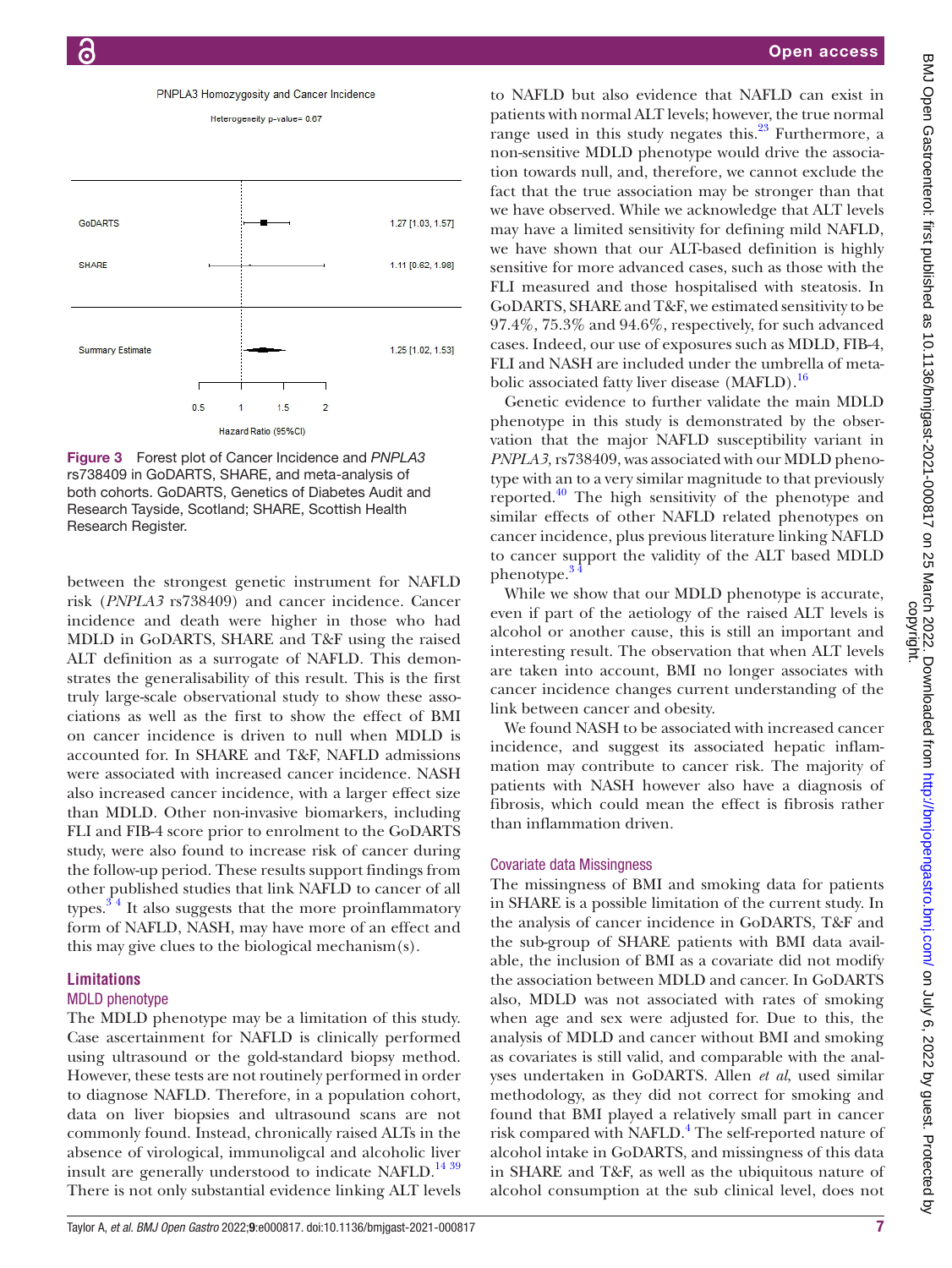allow us to exclude the possibility that general alcohol consumption may play a role in the relationship between NAFLD and cancer, however this is likely to be a limitation of the concept of NAFLD in general.

#### BMI as a marker of obesity

BMI is an accurate and useful marker of obesity, although is not perfectly correlated with abnormal body fatness as factors such as muscle mass can impact the result. $41$  To assess whether this was a factor in the lack of association between BMI and cancer incidence, other measures of body fatness including waist measurement and weight were analysed. These also did not associate with cancer incidence when MDLD was taken into account.

## **Interpretation of results**

HCC has long been associated with NAFLD and is widely recognised as one of the most severe endpoints of NAFLD. $^{2}$  $^{2}$  $^{2}$  There is emerging evidence that the association between NAFLD and cancer extends beyond the liver to other parts of the body. Kim *et al* found in a cohort follow-up study that, in addition to an increased risk of liver cancer, NAFLD dramatically increased rates of extrahepatic cancers, including breast and colon in those who were diagnosed with NAFLD prior to the 10year follow-up period.[3](#page-8-2) Allen *et al* similarly showed that NAFLD was associated with increased extrahepatic cancer risk, in sites such as the colon, lung and prostate.<sup>[4](#page-8-8)</sup> In the current study, we found an increase in cancer incidence in many of these specific sites, including breast, colon, liver, lung and prostate. Collectively, these data, including the results that we describe, supports the notion that NAFLD increases incident cancer risk.

We found that MDLD was also associated with increased risk of cancer death in all three cohorts. This data correlates with our earlier findings that NAFLD is associated with increased cancer incidence, as increased incidence is naturally linked to increased mortality. Analysis of causes of death as reported by ICD10 codes in medical records showed that the deaths of patients with MDLD were more likely to be due to cancer. Cancer was also responsible for a large amount of the shorter lifespans of patients with MDLD, as there was no significant effect of MDLD on age of death when patients with a cancer diagnosis were excluded. Similar results were found in a recent study in a large Swedish cohort with biopsy confirmed NAFLD.[42](#page-9-19) In this study, Simon *et al* found that excess death in NAFLD patients was primarily driven by extra-hepatic cancers and cirrhosis, while other causes such as cardiovascular disease and HCC had only a small effect. These findings agree with those of the current study, further implicating NAFLD in the development of extrahepatic cancer.

We showed that homozygous carriers of the *PNPLA3* NAFLD risk variant, rs738409, had an increased risk of cancer incidence. In a Mendelian randomisation analysis, we showed *PNPLA3* rs738409 increased MDLD incidence, MDLD increased cancer incidence, and *PNPLA3*

rs738409 increased cancer incidence. This novel finding is supporting evidence that MDLD is causally associated with increased cancer incidence.

Substantial evidence links cancer to hyperinsulinemia. For example, hyperinsulinemia has been found to be a risk factor for colon cancer[.43](#page-9-20) Patients with NAFLD are more likely to have hyperinsulinemia, and this is associ-ated with reduced insulin clearance.<sup>[44](#page-9-21)</sup> This insulin excess may underlie, at least in part, the mechanistic basis by which NAFLD increases cancer incidence, as insulin/ Igf-1 may promote tumour formation through mitogenic pathways downstream of their receptors.<sup>45</sup> Furthermore, NAFLD is a pro-inflammatory state that may inhibit cell cycle checkpoints. The larger effect sizes of NASH and FIB-4 on cancer incidence observed in this study are consistent with the notion of inflammation driving a proportion of cancer risk. Indeed, this observation has been validated recently in a study by Pfister *et al*, which showed inhibited anti-tumour surveillance in those with HCC caused by NASH.<sup>11</sup>

In a model adjusted for age and sex, BMI was found to be associated with increased cancer incidence. Many studies have shown increased cancer risk with increasing BMI, therefore this finding is consistent with previous literature. We found that BMI was not associated with overall cancer incidence when NAFLD was taken into account, and the same was found for waist and weight measurements. We also found that individuals who were obese but did not have MDLD were not at increased risk of cancer incidence compared with those of a healthy weight. This finding supports those of Allen *et al*. [4](#page-8-8) When we limited analyses to so-called obesity related cancers, we found similar results, as BMI was associated with cancer incidence, but not when MDLD was adjusted for. This was found in all three cohorts analysed. The lack of independent association between BMI and cancer incidence in our study may suggest that NAFLD is a major component in the increased risk of cancer observed in overweight and obese patients.

#### **Generalisability**

The results of this study are generalisable to those of white European descent, and especially those who are at increased risk of NAFLD including patients with obesity and T2DM. Given the high prevalence of obesity, T2DM and other metabolic dysfunctions, the results have important implications for a large portion of the population. The large number of participants involved allowed for high statistical power further ensuring the external validity of results. The use of population-level data in the T&F replication limited the influence of selection bias on results.

## **CONCLUSION**

In the current study, we have shown that MDLD is associated with increased risk of cancer incidence. There is also an association between MDLD and cancer death,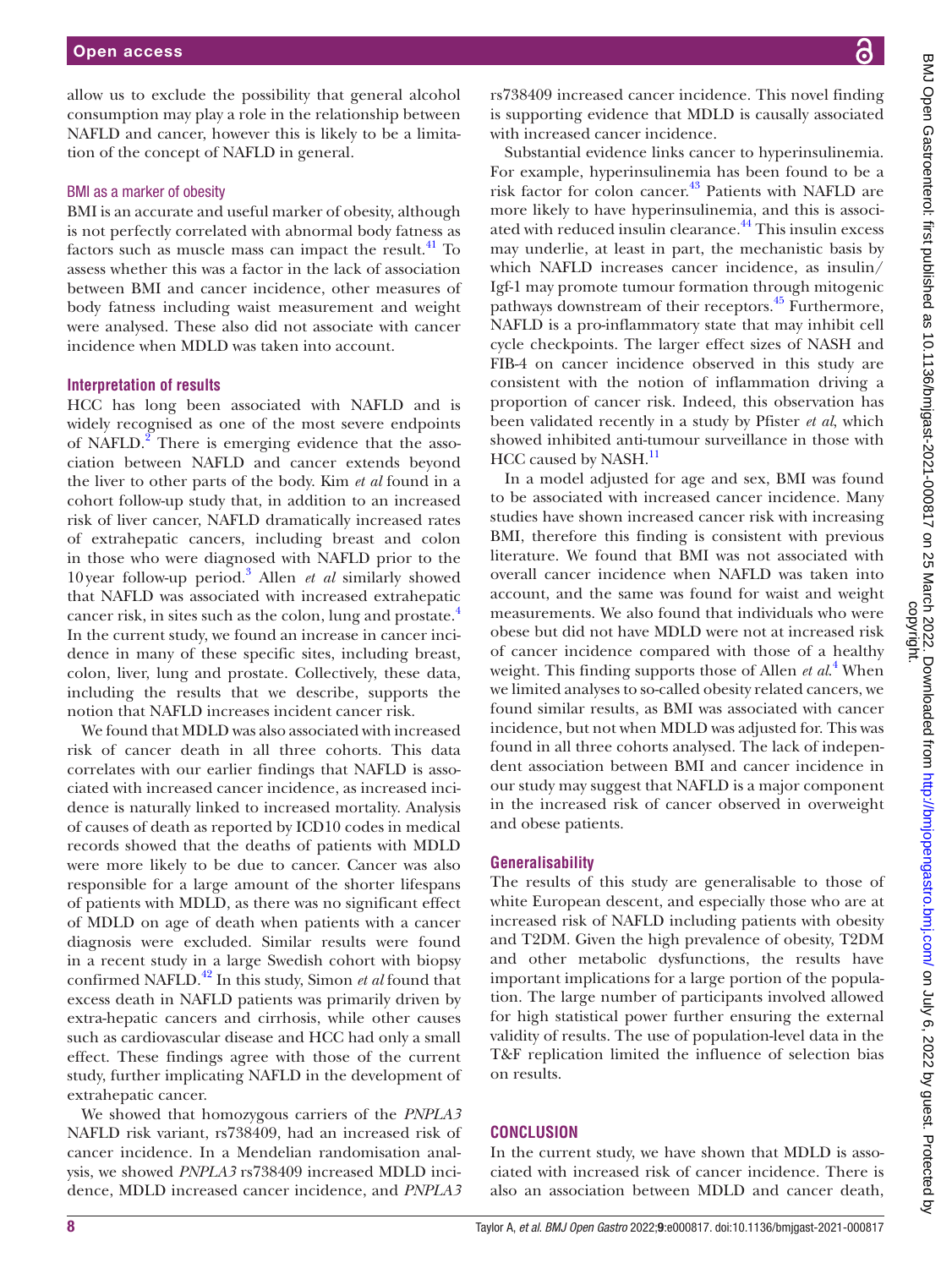and cancer is a key factor in the shorter life expectancies associated with MDLD patients. Furthermore, we are first to show the association between BMI and cancer is driven to null when MDLD is included in the model. This is further replicated in two additional, large cohorts, demonstrating the robust nature of this relationship. Given the large numbers of participants, these findings are likely generalisable to the general population. A key, novel finding of the study was that the missense variant *PNPLA3* rs738409 is associated with increased cancer incidence. These findings suggest that the effect of NAFLD on cancer incidence may be causative, and that a major component of the association between body weight and cancer may be driven by NAFLD.

#### Author affiliations

<sup>1</sup>Population Health and Genomics, University of Dundee, Dundee, UK <sup>2</sup> Late Stage Development, Cardiovascular, Renal and Metabolism (CVRM), BioPharmaceuticals R&D, AstraZeneca PLC, Gothenburg, Sweden <sup>3</sup>Early Clinical Development, Research and Early Development, Cardiovascular, Renal and Metabolism (CVRM), BioPharmaceuticals R&D, AstraZeneca PLC, Cambridge, UK

<sup>4</sup> Translational Science & Experimental Medicine, Research and Early Development, Cardiovascular, Renal and Metabolism, BioPharmaceuticals R&D, AstraZeneca, Cambridge, UK

5 Centre for Genomics Research, Discovery Sciences, Biopharmaceuticals R&D, AstraZeneca, Cambridge, UK

<sup>6</sup>Molecular and Clinical Medicine, University of Dundee, Dundee, UK, University of Dundee, Dundee, UK

Acknowledgements We are grateful to all the participants in this study, the general practitioners, the Scottish School of Primary Care for their help in recruiting the participants and to the whole team, which includes interviewers, computer and laboratory technicians, clerical workers, research scientists, volunteers, managers, receptionists and nurses. The study complies with the Declaration of Helsinki. We acknowledge the support of the Health Informatics Centre, University of Dundee, for managing and supplying the anonymised data and NHS Tayside, the original data owner. The NHS provided ethical approval for access to the anonymised data. Dissemination of the results of this study to participants was not applicable. Ethics committee GoDARTS—Tayside Medical Ethics Committee 053/04. Ethics committee SHARE—East of Scotland NHS REC 13/ES/0020. We acknowledge the support of the NIHR for data acquisition. SHARE has ongoing funding from NHS Research Scotland and established by funding from The Wellcome Trust Biomedical Resource Grant Number 099177/Z/12/Z. The Wellcome Trust United Kingdom Type 2 Diabetes Case Control Collection (GoDARTS) was funded by The Wellcome Trust (072960/Z/03/Z, 084726/Z/08/Z, 084727/Z/08/Z, 085475/Z/08/Z, 085475/B/08/Z) and as part of the EU IMI-SUMMIT program.

Contributors AT, MKS, CNAP and JFD contributed to the study design, data collection, analysis, interpretation and drafting and critical revision of the manuscript.PA, BC, CH and JA contributed to the data analysis, interpretation, drafting and critical revision of the manuscript. ASFD and ERP contributed to data collection and critical revision of the manuscript. All authors participated in the critical revision and final approval of this manuscript. AT acts as guarantor.

Funding This study was funded by AstraZeneca through Stratified Medicine Scotland Innovation centre.

Disclaimer The funders had a role in the design and conduct of the study; analysis, interpretation of the data, preparation, review and approval of the manuscript for publication.

Competing interests Philip Ambery, Javier Armisen, Benjamin Challis and Carolina Haefliger are employees of AstraZeneca and are shareholders of AstraZeneca.

Patient consent for publication Not applicable.

Ethics approval This study involves human participants and was approved by NHS Tayside Ethics committee GoDARTS—Tayside Medical Ethics Committee 053/04. Ethics committee SHARE—East of Scotland NHS REC 13/ES/0020. Participants gave informed consent to participate in the study before taking part.

Provenance and peer review Not commissioned; externally peer reviewed.

Data availability statement Data may be obtained from a third party and are not publicly available. Data will not be published.

Supplemental material This content has been supplied by the author(s). It has not been vetted by BMJ Publishing Group Limited (BMJ) and may not have been peer-reviewed. Any opinions or recommendations discussed are solely those of the author(s) and are not endorsed by BMJ. BMJ disclaims all liability and responsibility arising from any reliance placed on the content. Where the content includes any translated material, BMJ does not warrant the accuracy and reliability of the translations (including but not limited to local regulations, clinical guidelines, terminology, drug names and drug dosages), and is not responsible for any error and/or omissions arising from translation and adaptation or otherwise.

Open access This is an open access article distributed in accordance with the Creative Commons Attribution Non Commercial (CC BY-NC 4.0) license, which permits others to distribute, remix, adapt, build upon this work noncommercially, and license their derivative works on different terms, provided the original work is properly cited, appropriate credit is given, any changes made indicated, and the use is non-commercial. See: [http://creativecommons.org/](http://creativecommons.org/licenses/by-nc/4.0/) [licenses/by-nc/4.0/.](http://creativecommons.org/licenses/by-nc/4.0/)

#### ORCID iD

Alasdair Taylor <http://orcid.org/0000-0002-4078-217X>

#### **REFERENCES**

- <span id="page-8-0"></span>1 Younossi Z, Loomba R, Rinella M. Current and future therapeutic regimens for non-alcoholic fatty liver disease (NAFLD) and nonalcoholic steatohepatitis (NASH). *Hepatology* 2017;5:1–36.
- <span id="page-8-1"></span>2 Michelotti GA, Machado MV, Diehl AM. NAFLD, NASH and liver cancer. *[Nat Rev Gastroenterol Hepatol](http://dx.doi.org/10.1038/nrgastro.2013.183)* 2013;10:656–65.
- <span id="page-8-2"></span>3 Kim G-A, Lee HC, Choe J, *et al*. Association between nonalcoholic fatty liver disease and cancer incidence rate. *[J Hepatol](http://dx.doi.org/10.1016/j.jhep.2017.09.012)* 2018;68:140–6.
- <span id="page-8-8"></span>4 Allen AM, Hicks SB, Mara KC, *et al*. The risk of incident extrahepatic cancers is higher in non-alcoholic fatty liver disease than obesity - A longitudinal cohort study. *[J Hepatol](http://dx.doi.org/10.1016/j.jhep.2019.08.018)* 2019;71:1229–36.
- <span id="page-8-3"></span>5 Younossi ZM, Stepanova M, Negro F, *et al*. Nonalcoholic fatty liver disease in lean individuals in the United States. *[Medicine](http://dx.doi.org/10.1097/MD.0b013e3182779d49)* 2012;91:319–27.
- 6 Gaggini M, Morelli M, Buzzigoli E, *et al*. Non-alcoholic fatty liver disease (NAFLD) and its connection with insulin resistance, dyslipidemia, atherosclerosis and coronary heart disease. *[Nutrients](http://dx.doi.org/10.3390/nu5051544)* 2013;5:1544–60.
- <span id="page-8-4"></span>7 Steele CB, Thomas CC, Henley SJ, *et al*. *Vital Signs*: Trends in incidence of cancers associated with overweight and obesity - United States, 2005-2014. *[MMWR Morb Mortal Wkly Rep](http://dx.doi.org/10.15585/mmwr.mm6639e1)* 2017;66:1052–8.
- <span id="page-8-5"></span>8 Wolin KY, Carson K, Colditz GA. Obesity and cancer. *[Oncologist](http://dx.doi.org/10.1634/theoncologist.2009-0285)* 2010;15:556–65.
- <span id="page-8-6"></span>9 Lauby-Secretan B, Scoccianti C, Loomis D, *et al*. Body Fatness and Cancer--Viewpoint of the IARC Working Group. *[N Engl J Med](http://dx.doi.org/10.1056/NEJMsr1606602)* 2016;375:794–8.
- <span id="page-8-7"></span>10 Polyzos SA, Kountouras J, Mantzoros CS. Adipokines in nonalcoholic fatty liver disease. *[Metabolism](http://dx.doi.org/10.1016/j.metabol.2015.11.006)* 2016;65:1062–79.
- <span id="page-8-9"></span>11 Pfister D, Núñez NG, Pinyol R, *et al*. NASH limits antitumour surveillance in immunotherapy-treated HCC. *[Nature](http://dx.doi.org/10.1038/s41586-021-03362-0)* 2021;592:450–6.
- <span id="page-8-10"></span>12 Sanyal D, Mukherjee P, Raychaudhuri M, *et al*. Profile of liver enzymes in non-alcoholic fatty liver disease in patients with impaired glucose tolerance and newly detected untreated type 2 diabetes. *[Indian J Endocrinol Metab](http://dx.doi.org/10.4103/2230-8210.163172)* 2015;19:597–601.
- <span id="page-8-13"></span>13 Alexander M, Loomis AK, Fairburn-Beech J, *et al*. Real-world data reveal a diagnostic gap in non-alcoholic fatty liver disease. *[BMC](http://dx.doi.org/10.1186/s12916-018-1103-x)  [Med](http://dx.doi.org/10.1186/s12916-018-1103-x)* 2018;16:1–11.
- <span id="page-8-14"></span>14 Sattar N, Forrest E, Preiss D. Non-alcoholic fatty liver disease. *[BMJ](http://dx.doi.org/10.1136/bmj.g4596)* 2014;349:g4596.
- <span id="page-8-11"></span>15 Mofrad P, Contos MJ, Haque M. Clinical and histologic spectrum of nonalcoholic fatty liver disease associated with normal ALT values. *Hepatology* 2003;37:1286–92.
- <span id="page-8-12"></span>16 Eslam M, Sanyal AJ, George J, *et al*. MAFLD: a Consensus-Driven proposed nomenclature for metabolic associated fatty liver disease. *[Gastroenterology](http://dx.doi.org/10.1053/j.gastro.2019.11.312)* 2020;158:1999–2014.
- 17 Eslam M, Newsome PN, Sarin SK, *et al*. A new definition for metabolic dysfunction-associated fatty liver disease: an international expert consensus statement. *[J Hepatol](http://dx.doi.org/10.1016/j.jhep.2020.03.039)* 2020;73:202–9.

ζ